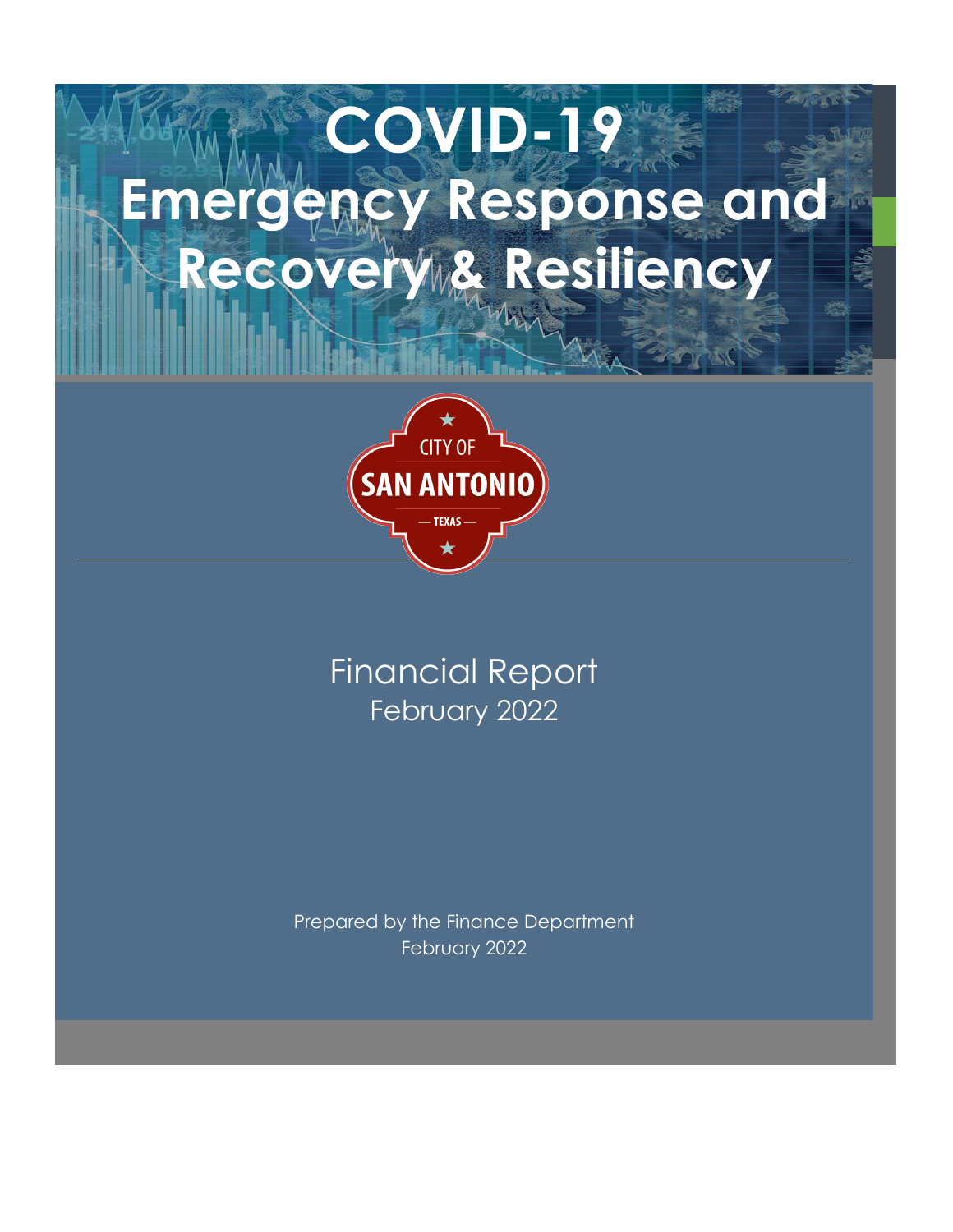# COVID-19 Recovery & Resiliency Plan

# **February 2022 Financial Report**

# TABLE OF CONTENTS

| Title                          | Page           |
|--------------------------------|----------------|
|                                |                |
| Summary of Revenues & Expenses |                |
| <b>Emergency Response</b>      | $\overline{2}$ |
| Health Implementation Plan     | 3              |
| Recovery & Resiliency Plan     | $\overline{4}$ |
| <b>Other Programs</b>          | 5              |
| <b>Variance Explanations</b>   | 6              |
| <b>Spending Plans</b>          | 8 - 11         |

All financial data is from the City's financial management system. This is an unaudited financial report.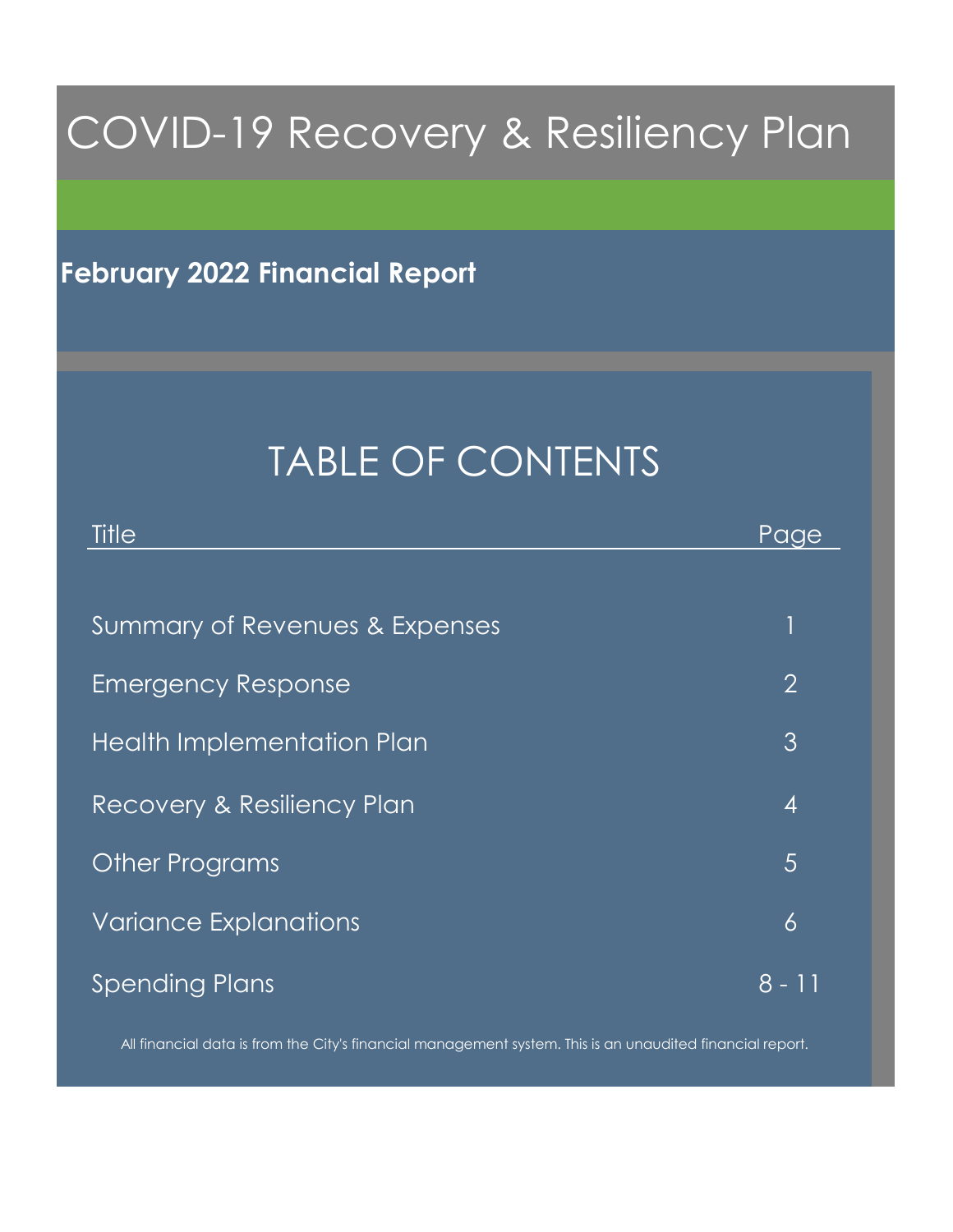### February 2022 Financial Report

|                         |                                                   |     | <b>Revised Budget</b> | <b>Plan thru February</b> |      | <b>Actuals thru</b><br><b>February</b> |      | Variance                 | $\%$<br><b>Spent</b> |
|-------------------------|---------------------------------------------------|-----|-----------------------|---------------------------|------|----------------------------------------|------|--------------------------|----------------------|
|                         |                                                   |     |                       |                           |      |                                        |      |                          |                      |
|                         | <b>FUNDING SOURCE</b>                             |     |                       |                           |      |                                        |      |                          |                      |
|                         | Coronavirus Relief Fund                           | \$  | 270,713,278 \$        | 270,713,278 \$            |      | 270,713,278 \$                         |      |                          | 100.0%               |
| $\mathbf{1}$            | <b>General Fund</b>                               |     | 139,460,881           | 99,985,419                |      | 87,621,455                             |      | (12, 363, 964)           | 62.8%                |
|                         | <b>TIRZ</b>                                       |     | 4,036,233             | 4,036,233                 |      | 4,036,233                              |      |                          | 100.0%               |
|                         | San Antonio Housing Trust                         |     | 6,000,000             | 6,000,000                 |      | 6,000,000                              |      | $\overline{a}$           | 100.0%               |
| $\mathbf{2}$            | FEMA Reimbursement (100%)                         |     | 14,626,864            | 11,394,665                |      | 10,208,271                             |      | (1, 186, 394)            | 69.8%                |
| $\overline{\mathbf{3}}$ | <b>Bexar County Agreement</b>                     |     | 15,917,196            | 11,165,851                |      | 10,819,843                             |      | (346,008)                | 68.0%                |
| $\overline{4}$          | <b>Other Federal Grants</b>                       |     | 251,319,879           | 187,923,340               |      | 188,421,903                            |      | 498,563                  | 75.0%                |
|                         | <b>Donations</b>                                  |     | 242,283               | 242,283                   |      | 242,283                                |      |                          | 100.0%               |
|                         | <b>Total Resources</b>                            | \$. | 702,316,615           | \$<br>591,461,069 \$      |      | 578,063,266 \$                         |      | (13, 397, 803)           | 82.3%                |
|                         |                                                   |     |                       |                           |      |                                        |      |                          |                      |
|                         | <b>EXPENSES BY PROGRAM</b>                        |     |                       |                           |      |                                        |      |                          |                      |
|                         | <b>Emergency Response</b>                         |     |                       |                           |      |                                        |      |                          |                      |
|                         | Eligible Payroll, Protective Equipment & Supplies | \$  | 175,459,168 \$        | 175,459,168 \$            |      | 175,459,168 \$                         |      |                          | 100.0%               |
|                         | <b>Health Implementation Plan</b>                 |     |                       |                           |      |                                        |      |                          |                      |
| 5                       | Metro Health                                      | \$  | 43,117,956 \$         | 37,773,496 \$             |      | 26,376,054 \$                          |      | 11,397,442               | 61.2%                |
|                         | Fire                                              |     | 5,332,360             | 5,332,360                 |      | 5,332,360                              |      |                          | 100.0%               |
|                         | <b>COVID-19 Vaccinations</b>                      |     | 43,029,538            | 16,691,135                |      | 15,188,435                             |      | 1,502,700                | 35.3%                |
|                         | Subtotal                                          | \$  | 91,479,854 \$         | 59,796,991 \$             |      | 46,896,850 \$                          |      | 12,900,142               | 51.3%                |
|                         | <b>Recovery &amp; Resiliency</b>                  |     |                       |                           |      |                                        |      |                          |                      |
| 6                       | Workforce Development                             | \$  | 55,335,705 \$         | 36,289,686 \$             |      | 36,169,551 \$                          |      | 120,135                  | 65.4%                |
| $\overline{7}$          | Housing Security EHAP Ph 1-4                      |     | 157,204,326           | 144,982,205               |      | 145,472,905                            |      | (490, 700)               | 92.5%                |
|                         | Housing Security (not including EHAP)             |     | 42,503,664            | 31,739,367                |      | 31,537,112                             |      | 202,255                  | 74.2%                |
| 6                       | <b>Small Business</b>                             |     | 52,456,283            | 51,770,043                |      | 51,694,519                             |      | 75,524                   | 98.5%                |
|                         | Digital Inclusion                                 |     | 18,897,546            | 6,992,011                 |      | 6,572,011                              |      | 420,000                  | 34.8%                |
|                         | <b>Subtotal</b>                                   | \$  | 326,397,524 \$        | 271,773,312 \$            |      | 271,446,098 \$                         |      | 327,214                  | 83.2%                |
|                         | <b>Other CARES/CRRSA Programs</b>                 |     |                       |                           |      |                                        |      |                          |                      |
|                         | Airport                                           | \$  | 55,121,445 \$         | 37,075,847 \$             |      | 37,075,847 \$                          |      | $\overline{\phantom{a}}$ | 67.3%                |
|                         | Child Care Services Program                       |     | 36,360,083            | 36,170,576                |      | 36,170,576                             |      |                          | 99.5%                |
|                         | <b>Public Safety</b>                              |     | 5,524,529             | 4,426,455                 |      | 4,417,061                              |      | 9,394                    | 80.0%                |
|                         | Head Start and Early Head Start                   |     | 3,347,389             | 2,406,564                 |      | 2,406,564                              |      | $\mathbf{0}$             | 71.9%                |
|                         | <b>Senior Nutrition</b>                           |     | 1,323,060             | 1,323,060                 |      | 1,323,060                              |      | $\blacksquare$           | 100.0%               |
|                         | Health                                            |     | 6,184,397             | 2,338,012                 |      | 2,155,498                              |      | 182,514                  | 34.9%                |
|                         | Other                                             |     | 1,119,166             | 691,082                   |      | 712,543                                |      | (21, 461)                | 63.7%                |
|                         | <b>Subtotal</b>                                   | \$  | 108,980,069 \$        | 84,431,598 \$             |      | 84,261,150 \$                          |      | 170,447                  | 77.3%                |
|                         | <b>Total Expenditures</b>                         | \$. | 702,316,615 \$        | 591,461,069               | - \$ | 578,063,266                            | ∣ \$ | 13,397,803               | 82.3%                |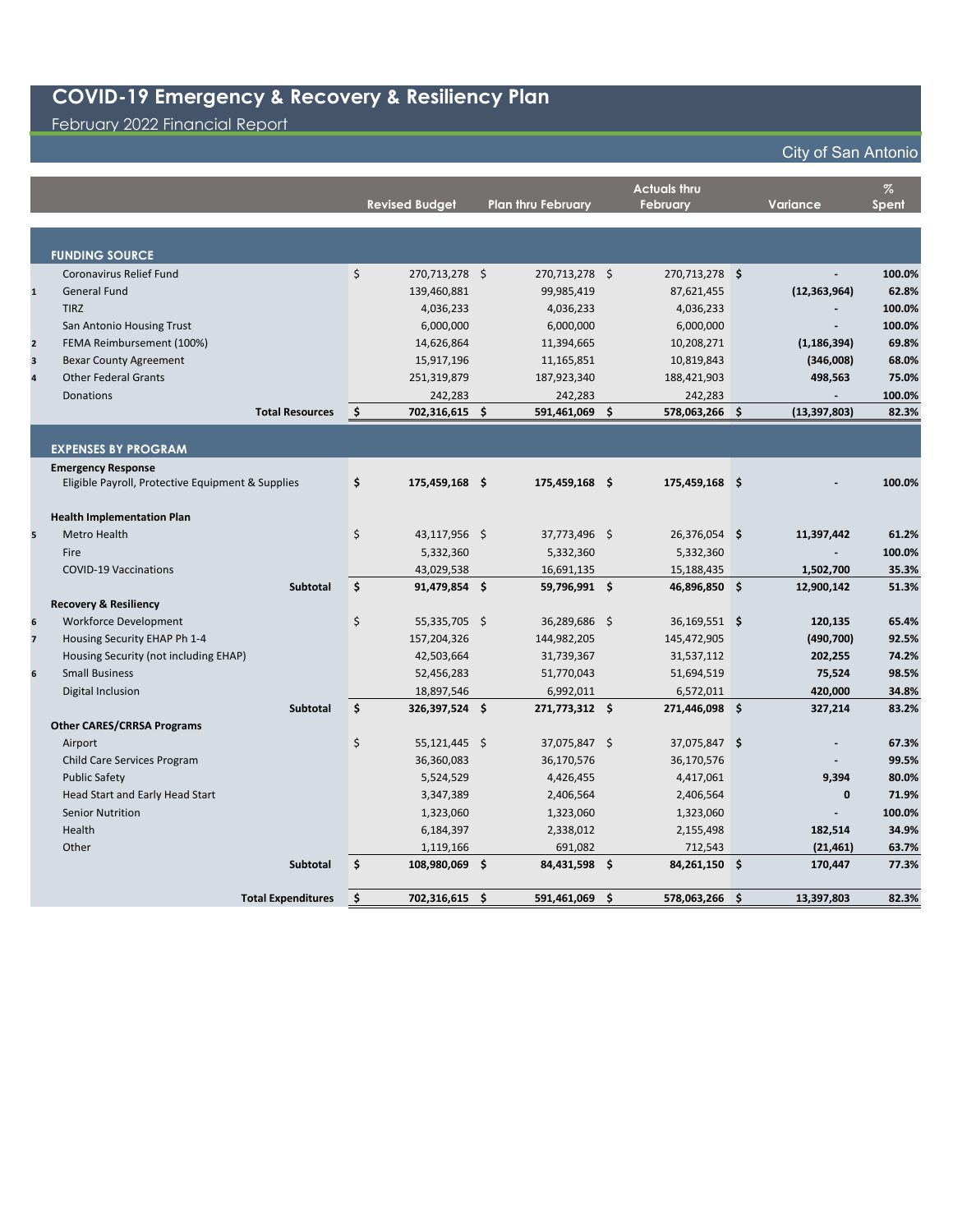February 2022 Financial Report

|                                             | <b>Budget</b>        | <b>Plan thru February</b> |    | <b>Actuals thru</b><br><b>February</b> |     | Variance                 | $\%$<br><b>Spent</b> |
|---------------------------------------------|----------------------|---------------------------|----|----------------------------------------|-----|--------------------------|----------------------|
| <b>EMERGENCY RESPONSE</b>                   |                      |                           |    |                                        |     |                          |                      |
| <b>Eligible Payroll</b>                     |                      |                           |    |                                        |     |                          |                      |
| <b>Fire Payroll</b>                         | \$<br>143,403,064 \$ | 143,403,064               | S. | 143,403,064                            | \$. | $\overline{\phantom{a}}$ | 100.0%               |
| <b>Health Payroll</b>                       | 3,633,560            | 3,633,560                 |    | 3,633,560                              |     | $\overline{\phantom{a}}$ | 100.0%               |
| Police Payroll                              | 2,419,263            | 2,419,263                 |    | 2,419,263                              |     | $\overline{\phantom{a}}$ | 100.0%               |
| All Other Departments                       | 12,424,775           | 12,424,775                |    | 12,424,775                             |     | $\overline{\phantom{a}}$ | 100.0%               |
| <b>City PPE &amp; Supplies</b>              | 9,830,521            | 9,830,521                 |    | 9,830,521                              |     | $\overline{\phantom{a}}$ | 100.0%               |
| <b>EOC Operations &amp; Isolation Units</b> | 2,338,480            | 2,338,480                 |    | 2,338,480                              |     | $\overline{\phantom{a}}$ | 100.0%               |
| <b>Solid Waste Excess Tonnage</b>           | 1,409,505            | 1,409,505                 |    | 1,409,505                              |     | $\overline{\phantom{a}}$ | 100.0%               |
| <b>Total City Emergency Response</b>        | 175,459,168 \$       | 175,459,168               |    | 175,459,168                            |     |                          | 100.0%               |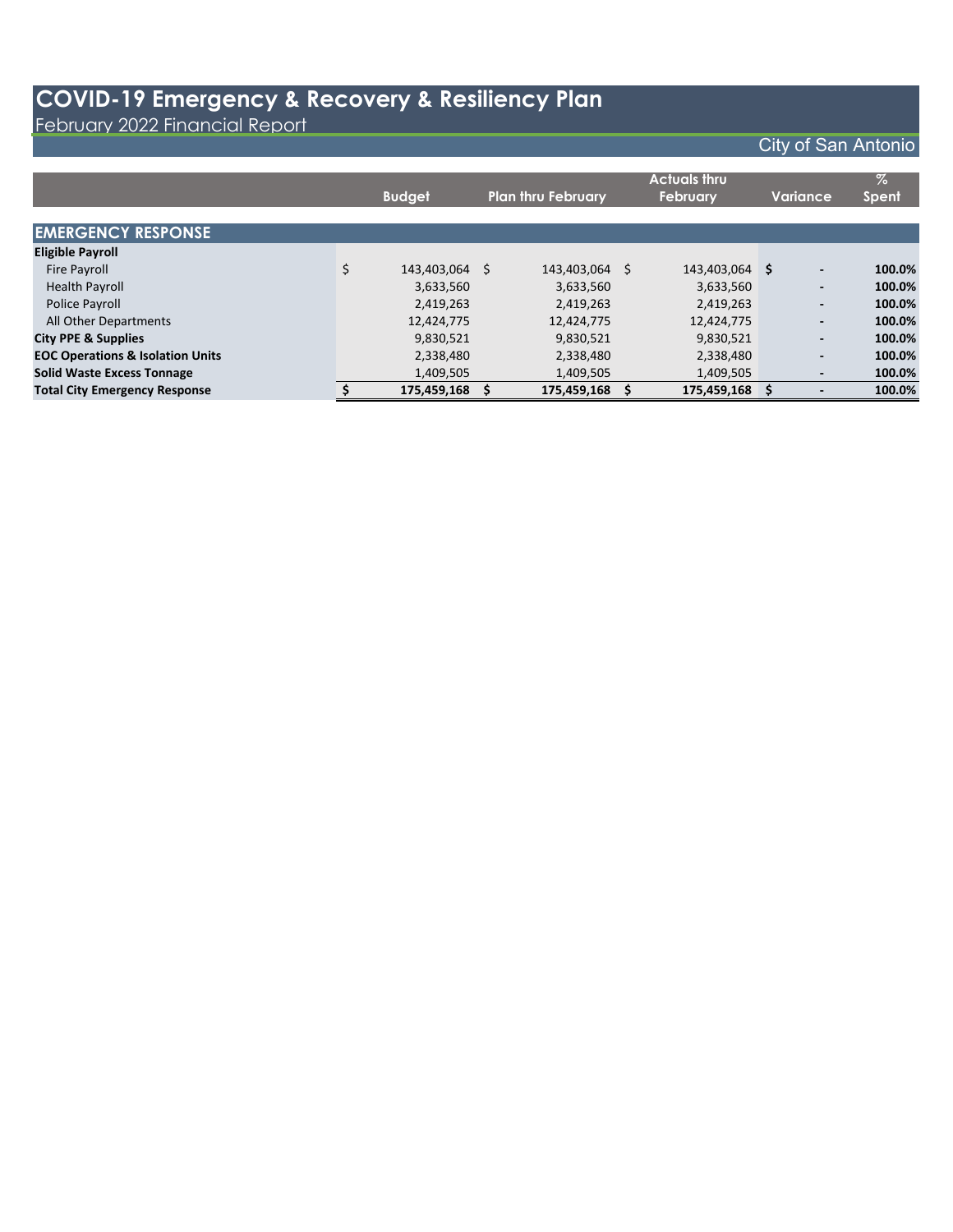February 2022 Financial Report

## City of San Antonio

|                                                     |                    |                           |                     | <b>Actuals thru</b> |      |                 | $\%$         |
|-----------------------------------------------------|--------------------|---------------------------|---------------------|---------------------|------|-----------------|--------------|
|                                                     | <b>Budget</b>      | <b>Plan thru February</b> |                     | February            |      | <b>Variance</b> | <b>Spent</b> |
|                                                     |                    |                           |                     |                     |      |                 |              |
| <b>HEALTH IMPLEMENTATION PLAN</b>                   |                    |                           |                     |                     |      |                 |              |
| <b>Metro Health Department</b>                      |                    |                           |                     |                     |      |                 |              |
| <b>COVID-19 Project Management</b>                  | \$<br>4,666,446 \$ | 4,666,446 \$              |                     | $4,719,284$ \$      |      | (52, 839)       | 101.1%       |
| <b>COVID-19 Testing Task Force</b>                  | 19,061,366         | 17,908,866                |                     | 7,785,663           |      | 10,123,203      | 40.8%        |
| COVID-19 Main COVID Hotline                         | 62,411             | 62,411                    |                     | 62,411              |      |                 | 100.0%       |
| <b>COVID-19 Media Relations &amp; Communication</b> | 3,183,218          | 3,183,218                 |                     | 2,339,604           |      | 843,614         | 73.5%        |
| COVID-19 Community Health & Prevention              | 403,092            | 403,092                   |                     | 403,092             |      |                 | 100.0%       |
| COVID-19 Data Management                            | 603,093            | 603,093                   |                     | 603,093             |      |                 | 100.0%       |
| COVID-19 COVID Case Investigation Team              | 12,278,616         | 8,555,173                 |                     | 8,120,035           |      | 435,138         | 66.1%        |
| <b>COVID-19 Contact Tracing</b>                     | 799,069            | 799,069                   |                     | 789,332             |      | 9,736           | 98.8%        |
| <b>COVID-19 Congregate Settings</b>                 | 810,651            | 810,651                   |                     | 806,808             |      | 3,843           | 99.5%        |
| <b>COVID-19 Provider Hotline</b>                    | 47,624             | 47,624                    |                     | 47,624              |      | $\bf{0}$        | 100.0%       |
| COVID-19 Provider Relations & Epi Hotline           | 105,839            | 105,839                   |                     | 105,839             |      | $\Omega$        | 100.0%       |
| <b>COVID-19 PHEP Support</b>                        | 172,875            | 172,875                   |                     | 138,129             |      | 34,746          | 79.9%        |
| <b>COVID-19 Research</b>                            | 434,128            | 434,128                   |                     | 434,128             |      |                 | 100.0%       |
| <b>COVID-19 Mass Vaccination Clinic</b>             | 489,528            | 21,011                    |                     | 21,011              |      |                 | 4.3%         |
| <b>Total</b>                                        | \$<br>43,117,956   | - \$<br>37,773,496        | \$                  | 26,376,054 \$       |      | 11,397,442      | 61.2%        |
|                                                     |                    |                           |                     |                     |      |                 |              |
| <b>HEALTH IMPLEMENTATION PLAN</b>                   |                    |                           |                     |                     |      |                 |              |
| <b>Fire Department</b>                              |                    |                           |                     |                     |      |                 |              |
| <b>Decontamination Equipment</b>                    | \$<br>76,880 \$    | 76,880                    | $\ddot{\mathsf{s}}$ | 76,880 \$           |      |                 | 100.0%       |
| Fire & EMS Vehicle Equipment                        | 300,853            | 300,853                   |                     | 300,853             |      |                 | 100.0%       |
| <b>MIH Equipment</b>                                | 300,051            | 300,051                   |                     | 300,051             |      |                 | 100.0%       |
| <b>MIH Medications</b>                              | 1,087              | 1,087                     |                     | 1,087               |      |                 | 100.0%       |
| Protective Personnel Equipment                      | 301,305            | 301,305                   |                     | 301,305             |      |                 | 100.0%       |
| SAFD First Responder Payroll                        | 3,737,838          | 3,737,838                 |                     | 3,737,838           |      |                 | 100.0%       |
| <b>Temp Staff Inventory Mgmt</b>                    |                    |                           |                     |                     |      |                 | 0.0%         |
| <b>Testing Mobile Unit</b>                          | 614,346            | 614,346                   |                     | 614,346             |      |                 | 100.0%       |
| <b>Total</b>                                        | \$<br>5,332,360    | Ŝ.<br>5,332,360           | Ŝ.                  | 5,332,360           | - \$ |                 | 100.0%       |

| <b>COVID-19 VACCINATION PLAN</b>          |            |            |                |           |       |
|-------------------------------------------|------------|------------|----------------|-----------|-------|
| <b>Fire &amp; Metro Health Department</b> |            |            |                |           |       |
| <b>COVID-19 Mass Vaccinations</b>         | 13,025,987 | 9,499,311  | $9,190,028$ \$ | 309.283   | 70.6% |
| <b>Mobile Vaccinations</b>                | 26,013,813 | 5,254,707  | 4.609.710      | 644.997   | 17.7% |
| <b>Homebound Vaccinations</b>             | 3.989.738  | 1,937,118  | 1,388,698      | 548,420   | 34.8% |
| Total                                     | 43,029,538 | 16.691.135 | 15,188,435     | 1,502,700 | 35.3% |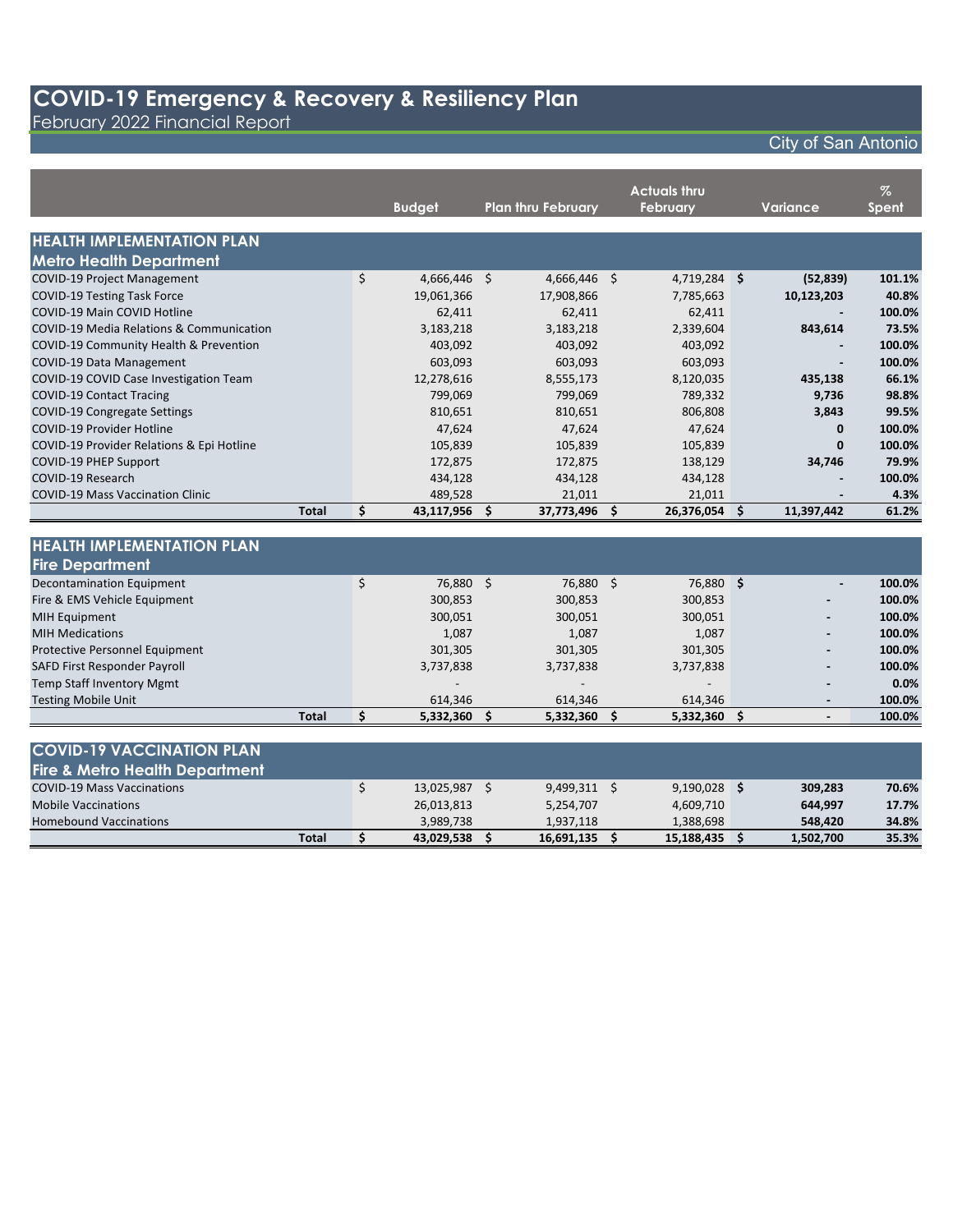### February 2022 Financial Report

|                                                                                |              | <b>Budget</b>        |    | <b>Plan thru</b><br>February | <b>Actuals thru</b><br><b>February</b> |    | Variance   | $\%$<br>Spent |
|--------------------------------------------------------------------------------|--------------|----------------------|----|------------------------------|----------------------------------------|----|------------|---------------|
|                                                                                |              |                      |    |                              |                                        |    |            |               |
| <b>WORKFORCE DEVELOPMENT</b>                                                   |              |                      |    |                              |                                        |    |            |               |
| WF Dev Training & Development                                                  |              | \$<br>55,135,061 \$  |    | 36,089,042 \$                | 35,968,907 \$                          |    | 120,135    | 65.2%         |
| <b>WF Dev Childcare</b>                                                        |              | 200,644              |    | 200,644                      | 200,644                                |    |            | 100.0%        |
|                                                                                | <b>Total</b> | \$<br>55,335,705     | \$ | 36,289,686                   | \$<br>36,169,551 \$                    |    | 120,135    | 65.4%         |
|                                                                                |              |                      |    |                              |                                        |    |            |               |
| <b>HOUSING SECURITY</b>                                                        |              |                      |    |                              |                                        |    |            |               |
| <b>Housing Sec Domestic Violence</b>                                           |              | \$<br>$3,300,000$ \$ |    | $2,658,231$ \$               | $2,466,492$ \$                         |    | 191,739    | 74.7%         |
| Housing Sec Fam Ind Initiative                                                 |              | 3,967,514            |    | 3,967,514                    | 3,967,514                              |    |            | 100.0%        |
| Housing Sec Fin Recovery Hub                                                   |              | 3,518,587            |    | 3,518,587                    | 3,518,587                              |    |            | 100.0%        |
| Housing Sec D2D Engagement                                                     |              | 117,745              |    | 117,745                      | 117,745                                |    |            | 100.0%        |
| Housing Sec Homeless Shelter                                                   |              | 29,450,198           |    | 19,589,117                   | 19,698,652                             |    | (109, 535) | 66.9%         |
| Housing Sec COVID Migrant Operation                                            |              | 13,198               |    | 13,198                       | 13,198                                 |    |            | 100.0%        |
| Emergency Housing Assistance (Ph1 to 5)                                        |              | 157,204,326          |    | 144,982,205                  | 145,472,905                            |    | (490, 700) | 92.5%         |
| Housing Sec Rec Resource Center                                                |              | 187,563              |    | 187,563                      | 187,563                                |    |            | 100.0%        |
| Housing Sec Right to Counsel                                                   |              | 937,080              |    | 675,633                      | 555,582                                |    | 120,051    | 59.3%         |
| <b>Housing Sec Utility Assistance</b>                                          |              | 411,779              |    | 411,779                      | 411,779                                |    |            | 100.0%        |
| Housing Sec TX Eviction Diversion Program                                      |              | 600,000              |    | 600,000                      | 600,000                                |    |            | 100.0%        |
|                                                                                | <b>Total</b> | \$<br>199,707,990    | Ŝ. | 176,721,572 \$               | 177,010,017                            | Ŝ. | (288, 445) | 88.6%         |
|                                                                                |              |                      |    |                              |                                        |    |            |               |
| <b>SMALL BUSINESS</b>                                                          |              |                      |    |                              |                                        |    |            |               |
| Small Biz Microbiz Support                                                     |              | \$<br>32,000,000 \$  |    | 32,000,000 \$                | 32,000,000 \$                          |    |            | 100.0%        |
| <b>Small Biz Hospitality Grants</b>                                            |              | 14,007,356           |    | 14,007,356                   | 13,931,832                             |    | 75,524     | 99.5%         |
| Small Biz D2D Engagement                                                       |              | 922,958              |    | 922,958                      | 922,958                                |    |            | 100.0%        |
| Small Biz Prot Equip & Sanitizer                                               |              | 1,927,811            |    | 1,927,811                    | 1,927,811                              |    |            | 100.0%        |
| Small Biz Fin Recovery Hub                                                     |              | 200,000              |    | 200,000                      | 200,000                                |    |            | 100.0%        |
| <b>Small Biz Job Training</b>                                                  |              | 792,000              |    | 105,760                      | 105,760                                |    | $\bf{0}$   | 13.4%         |
| <b>Small Biz Arts Support</b>                                                  |              | 2,606,158            |    | 2,606,158                    | 2,606,158                              |    |            | 100.0%        |
|                                                                                | <b>Total</b> | \$<br>52,456,283 \$  |    | 51,770,043 \$                | 51,694,519 \$                          |    | 75,524     | 98.5%         |
| <b>DIGITAL INCLUSION</b>                                                       |              |                      |    |                              |                                        |    |            |               |
|                                                                                |              | \$<br>960,000 \$     |    | 74,081 \$                    | 74,081 \$                              |    |            | 7.7%          |
| Dig Inc Core Inf & Fiber Connections<br>Dig Inc Network Access & Wireless Mesh |              | 12,966,015           |    | 3,105,855                    | 2,976,316                              |    | 129,539    | 23.0%         |
| Dig Inc Student Home Connection                                                |              | 4,698,159            |    | 3,538,703                    | 3,248,242                              |    | 290,461    | 69.1%         |

Dig Inc Student Home Connection 4,698,159 3,538,703 3,248,242 **290,461 69.1%** Dig Inc Recovery Portal 273,372 273,372 273,372 **- 100.0%**

**18,897,546 \$**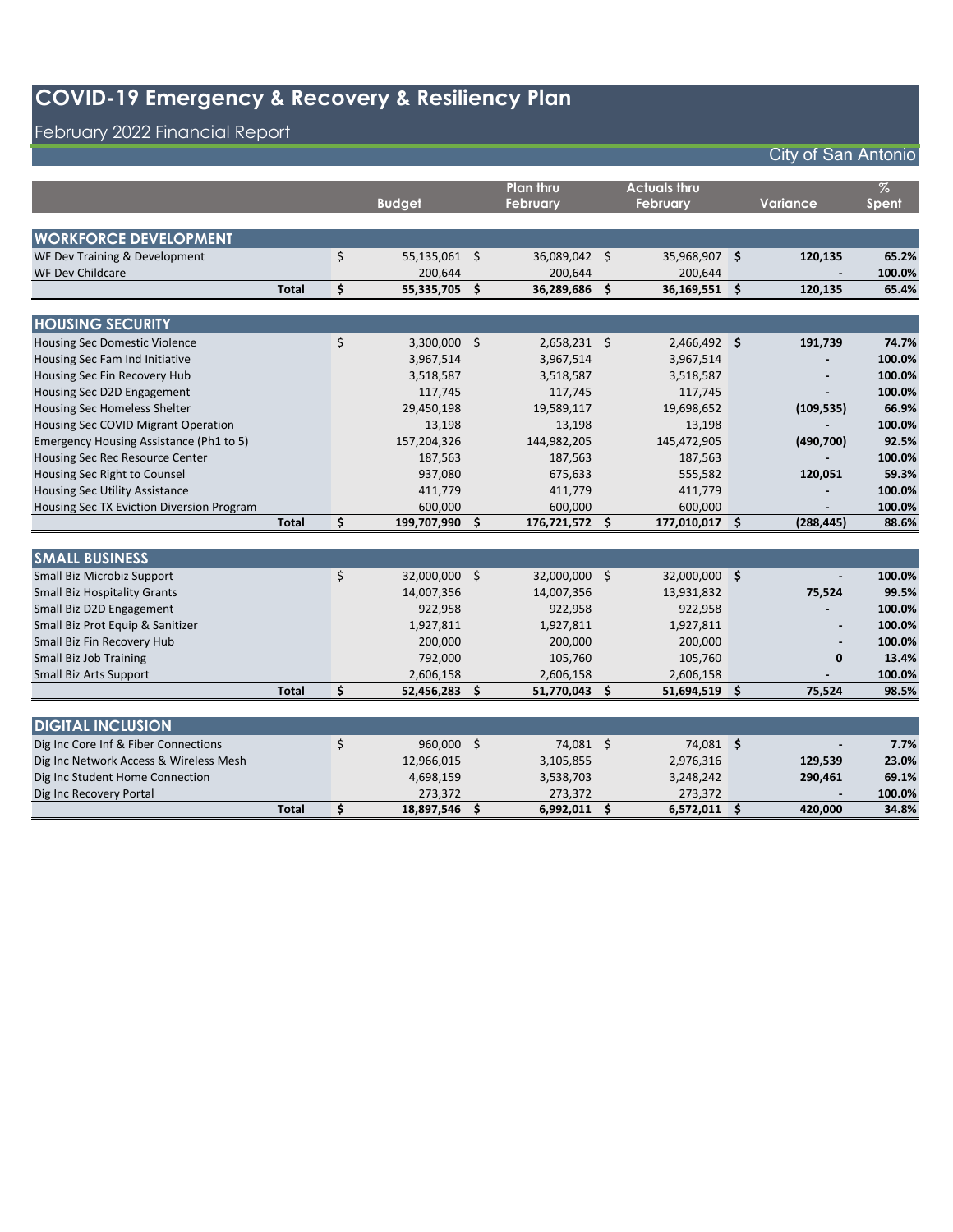February 2022 Financial Report

|                                                                                           |          | <b>Budget</b>     | <b>Plan thru February</b> | <b>Actuals thru</b><br><b>February</b> |     | <b>Variance</b>          | $\%$<br>Spent    |
|-------------------------------------------------------------------------------------------|----------|-------------------|---------------------------|----------------------------------------|-----|--------------------------|------------------|
|                                                                                           |          |                   |                           |                                        |     |                          |                  |
| <b>AIRPORT</b>                                                                            |          |                   |                           |                                        |     |                          |                  |
| <b>CARES Act Airports - Operating</b>                                                     | \$       | 39,708,109 \$     | 24,692,441 \$             | 24,692,441 \$                          |     |                          | 62.2%            |
| <b>CARES Act Airports - Capital</b>                                                       |          | 4,165,607         | 1,165,678                 | 1,165,678                              |     |                          | 28.0%            |
| <b>CARES Act Airports - Stinson</b>                                                       |          | 30,000            |                           |                                        |     |                          | 0.0%             |
|                                                                                           |          | 10,084,776        | 10,084,776                | 10,084,776                             |     |                          | 100.0%           |
| <b>CRRSA Aviation - Operating</b>                                                         |          |                   |                           |                                        |     |                          |                  |
| <b>CRRSA Aviation - Stinson</b>                                                           |          | 57,162            | 57,162                    | 57,162                                 |     |                          | 100.0%           |
| <b>CRRSA Aviation - Concessions</b>                                                       |          | 1,075,791         | 1,075,791                 | 1,075,791                              |     |                          | 100.0%           |
|                                                                                           | Total \$ | 55,121,445 \$     | 37,075,847 \$             | 37,075,847 \$                          |     |                          | 67.3%            |
| CHILD CARE AND DEVELOPMENT BLOCK GRANT                                                    |          |                   |                           |                                        |     |                          |                  |
| Child Care and Development Block Grant 2021                                               | \$       | 27,515,819 \$     | 27,326,312 \$             | 27,326,312 \$                          |     |                          | 99.3%            |
| Child Care and Development Block Grant 2022                                               |          | 8,844,265         | 8,844,265                 | 8,844,265                              |     |                          | 0.0%             |
|                                                                                           | Total \$ | 36,360,083 \$     | 36,170,576 \$             | 36,170,576 \$                          |     |                          | 99.5%            |
|                                                                                           |          |                   |                           |                                        |     |                          |                  |
| <b>PUBLIC SAFETY</b>                                                                      |          |                   |                           |                                        |     |                          |                  |
| Public Safety - Byrne JAG                                                                 | \$       | $2,331,581$ \$    | $1,233,507$ \$            | $1,233,506$ \$                         |     | 1                        | 52.9%            |
| <b>EMS</b> - Relief Fund for Healthcare Providers                                         |          | 148.707           | 148.707                   | 148,707                                |     |                          | 100.0%           |
| Coronavirus Emergency Supplemental Funding Program                                        |          | 2,688,293         | 2,688,293                 | 2,688,293                              |     |                          | 100.0%           |
| Assistance to Firefighters - COVID-19 Supplemental                                        |          | 355,948           | 355,948                   | 346,555                                |     | 9,393                    | 97.4%            |
|                                                                                           | Total \$ | $5,524,529$ \$    | 4,426,455 \$              | 4,417,061 \$                           |     | 9,394                    | 80.0%            |
|                                                                                           |          |                   |                           |                                        |     |                          |                  |
| <b>HEAD START &amp; EARLY HEAD START</b>                                                  |          |                   |                           |                                        |     |                          |                  |
| Head Start 20-21 COVID-19                                                                 | \$       | $2,050,788$ \$    | $2,050,788$ \$            | $2,050,788$ \$                         |     |                          | 100.0%           |
| Head Start 21-23 COVID-19                                                                 |          | 1,010,960         | 70,136                    | 70,135                                 |     | $\mathbf{0}$             | 6.9%             |
| Early Head Start-CCP 19-20 COVID<br><b>Early Head Start</b>                               |          | 189,822<br>95,819 | 189,822<br>95,819         | 189,822<br>95,819                      |     |                          | 100.0%<br>100.0% |
|                                                                                           | Total \$ | 3,347,389 \$      | $2,406,564$ \$            | $2,406,564$ \$                         |     | $\mathbf{0}$             | 71.9%            |
|                                                                                           |          |                   |                           |                                        |     |                          |                  |
| <b>SENIOR NUTRITION GRANT</b>                                                             |          |                   |                           |                                        |     |                          |                  |
| FFCRA Senior Nutrition 19-2020                                                            | \$       | 437,060 \$        | 437,060 \$                | 437,060 \$                             |     |                          | 100.0%           |
| <b>Senior Nutrition Program-CARES</b>                                                     |          | 886,000           | 886,000                   | 886,000                                | -\$ | $\overline{\phantom{a}}$ | 100.0%           |
|                                                                                           | Total \$ | 1,323,060 \$      | 1,323,060 \$              | 1,323,060 \$                           |     | $\overline{\phantom{a}}$ | 100.0%           |
|                                                                                           |          |                   |                           |                                        |     |                          |                  |
| <b>HEALTH GRANTS</b>                                                                      |          |                   |                           |                                        |     |                          |                  |
| Health COVID Epi & Laboratory Grant                                                       | \$       | $4,115,851$ \$    | $962,214$ \$              | 1,054,006 \$                           |     | (91, 792)                | 25.6%            |
| Health COVID Immunization Grant                                                           |          | 617,269           | 617,269                   | 346,414                                |     | 270,855                  | 56.1%            |
| Health COVID Immunization Grant                                                           |          | 929,009           | 563,971                   | 560,848                                |     | 3,123                    | 60.4%            |
| <b>FEMA - Testing</b>                                                                     |          | 209,176           | 142,376                   | 142,048                                |     | 329                      | 67.9%            |
| FEMA - Regional Infusion Center                                                           |          | 313,092           | 52,182                    | 52,182                                 |     |                          | 16.7%            |
|                                                                                           | Total \$ | $6,184,397$ \$    | 2,338,012 \$              | $2,155,498$ \$                         |     | 182,514                  | 34.9%            |
| <b>OTHER GRANTS</b>                                                                       |          |                   |                           |                                        |     |                          |                  |
| Other - Texas State Library Archives                                                      | \$       | 50,000 \$         | $50,000$ \$               | $50,000$ \$                            |     |                          | 100.0%           |
| Other - Cities for Financial Empowerment                                                  |          | 80,000            | 80,000                    | 79,502                                 |     | 498                      | 99.4%            |
| Other - San Antonio Area Foundation COVID Grant                                           |          | 50,000            | 50,000                    | 50,000                                 |     |                          | 100.0%           |
| <b>Other - Humanities Texas Relief Grant</b><br>Other-SABCC Donation to COVID-19 Response |          | 5,000<br>1,500    | 5,000                     | 5,000                                  |     |                          | 100.0%<br>0.0%   |
| Racial and Ethnic Approaches to Community Health (REACH)                                  |          | 198,000           | 198,000                   | 193,825                                |     | 4,175                    | 97.9%            |
| <b>REACH Supplemental</b>                                                                 |          | 629,640           | 203,056                   | 229,191                                |     | (26, 135)                | 36.4%            |
| FY 2020 CSBG Program Supplemental                                                         |          | 105,026           | 105,026                   | 105,026                                |     |                          | 100.0%           |
|                                                                                           | Total \$ | 1,119,166 \$      | 691,082 \$                | 712,543 \$                             |     | (21, 461)                | 63.7%            |
|                                                                                           |          |                   |                           |                                        |     |                          |                  |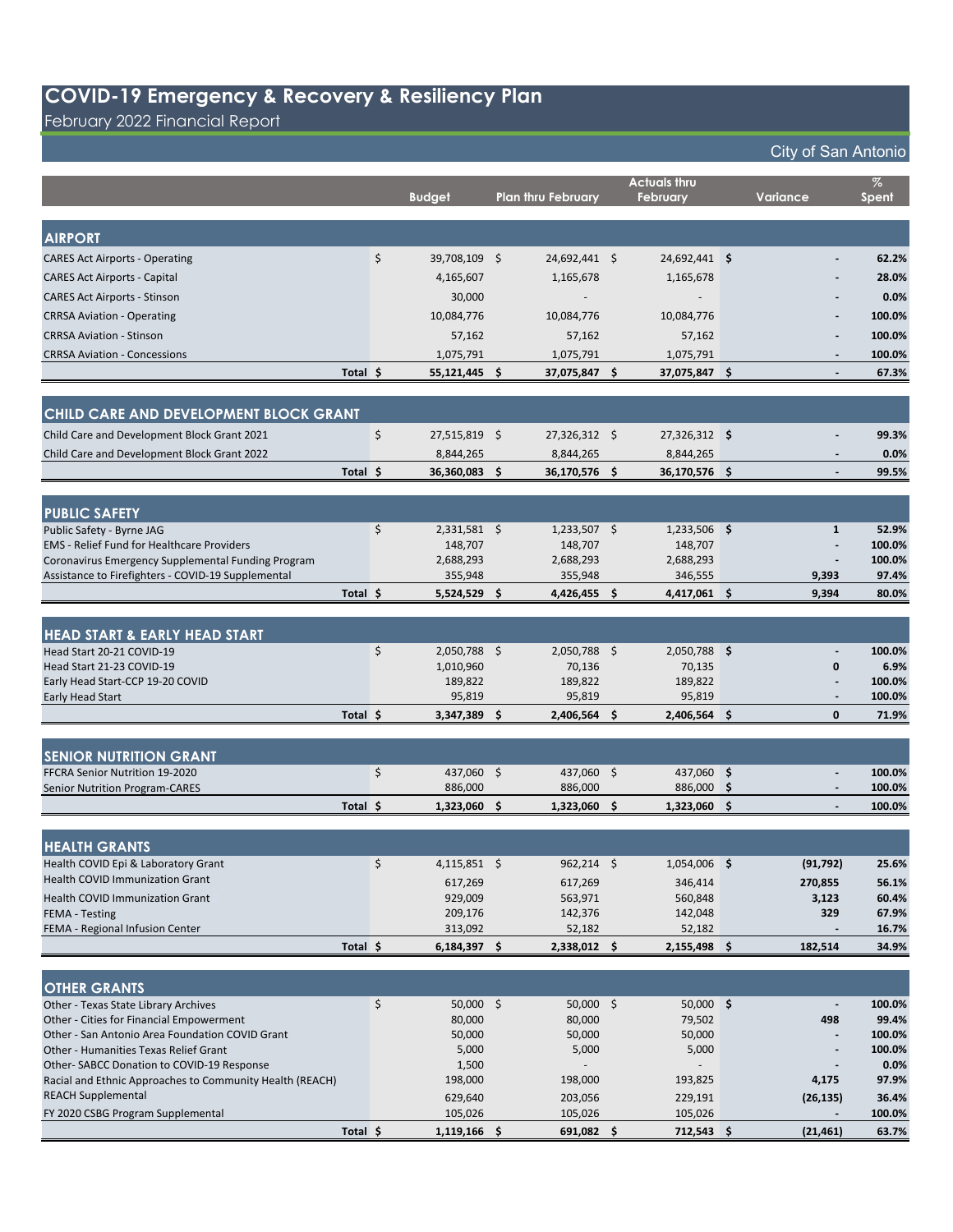#### February 2022 Financial Report

5

#### City of San Antonio

#### **Variance Explanations**

- 1 The variance in the spending of General Fund resources is the result of the savings in the Health Implementation Plan as described in note 5 and delayed spending under Workforce Development as described in note 6.
- 2 Reduced spending in the Health Implementation Plan COVID-19 Vaccinations program and reduction of participants in the non-congregate sheltering.
- 3 COVID-19 surge impacted staffing levels that initially resulted in a delay in processing applications for the Emergency Housing Assistance Program. The processing of applications is now occuring quicker than anticipated, with the estimate to be caught up by May 2022.
- 4 The variance in attributed to prioritizing Other Federal Funds due to leveraging FEMA for the Homeless Shelter.

The favorable variance is due to the State's previous funding for testing and fewer tests conducted since March 2020. The State ceased and transferred operations to Curative and Davaco to process and bill through insurance or their own grant programs. The City anticipated that over 500K tests would be completed by the end of the fiscal year, however less than 100K tests were completed due to the State's Assistance and needs of the community.

- Additionally, Federal FEMA funding was provided for testing. The savings resulting from leveraging state and federal support will be allocated to the Metro Health Strategic Growth Plan (SA Forward).
- 6 Favorable variance is due to actual enrollment taking longer than anticipated through February.
- 7 Variance is due to the processing of applications faster than anticipated.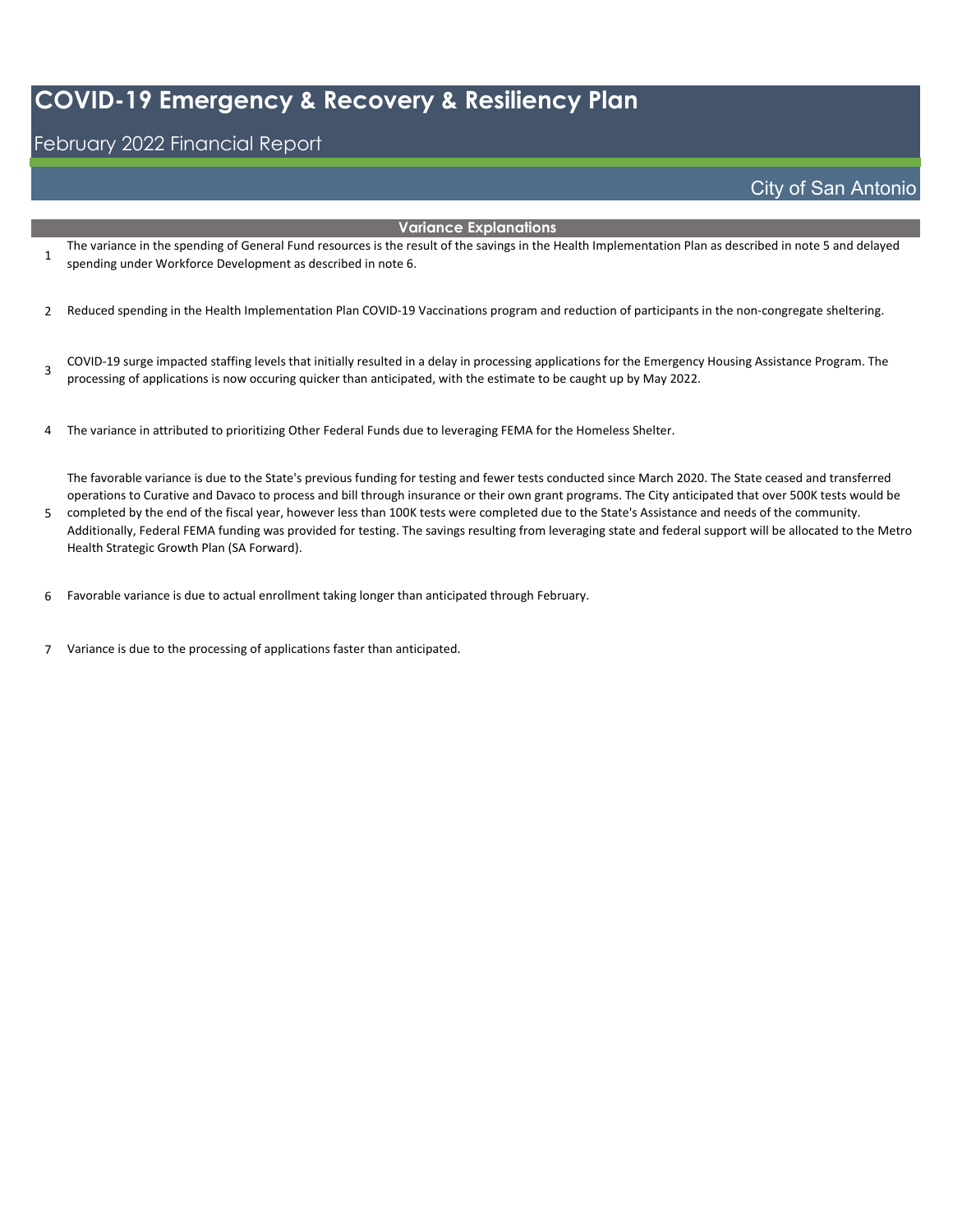## Spending Plan by Program

City of San Antonio



**\$91.5**   $\frac{1}{2}$ - \$40.0 \$40.0 \$80.0 \$120.0

# 28\* Months

\*Vaccine Grant thru June 2024

#### **Recovery & Resiliency Plan - Workforce Development**





\*Participants enrolled by December 2021 may be served through July 2023.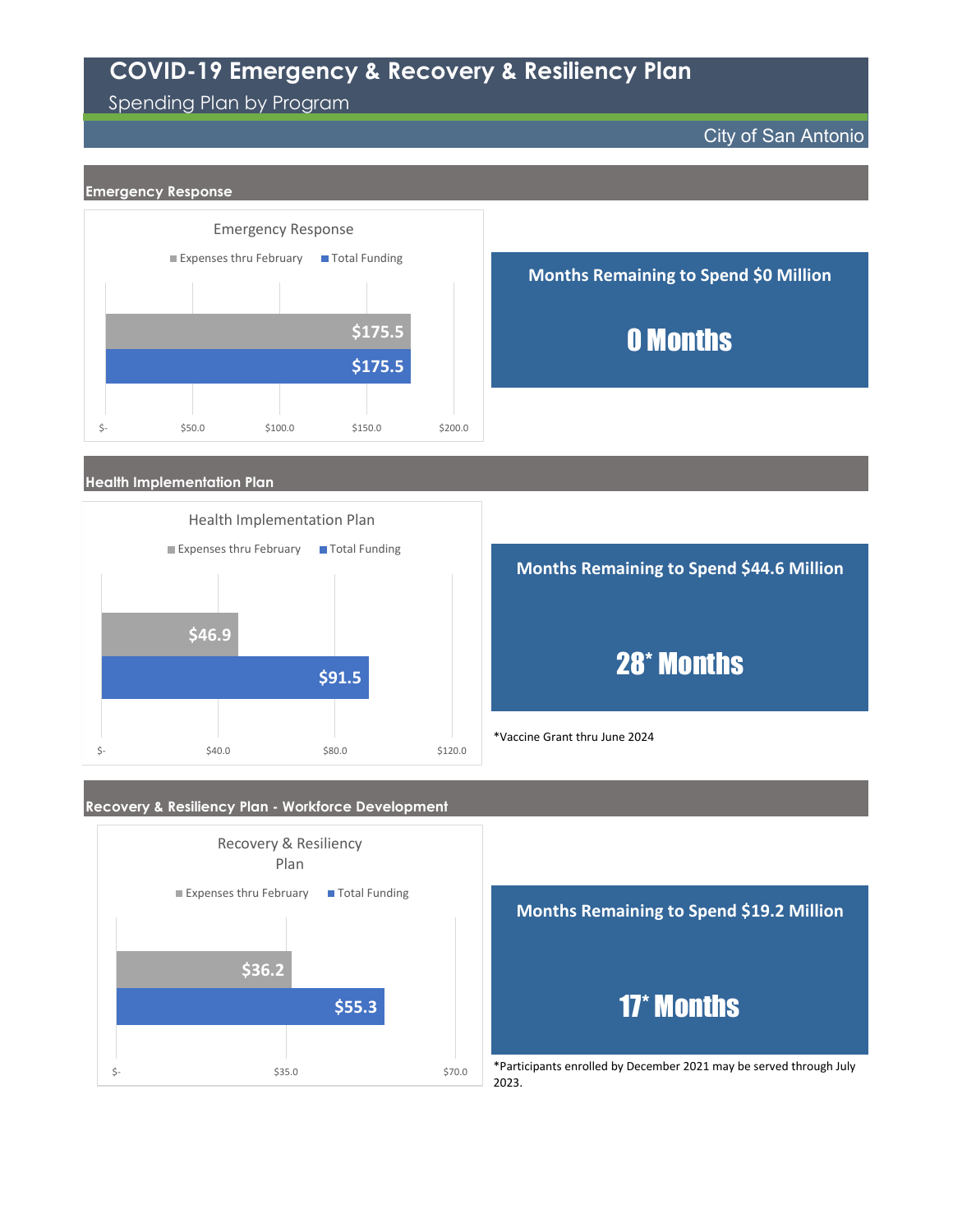#### Spending Plan by Program

 $$40.0$  \$40.0

City of San Antonio



\*Participants enrolled by December 2021 may be served through April 2022.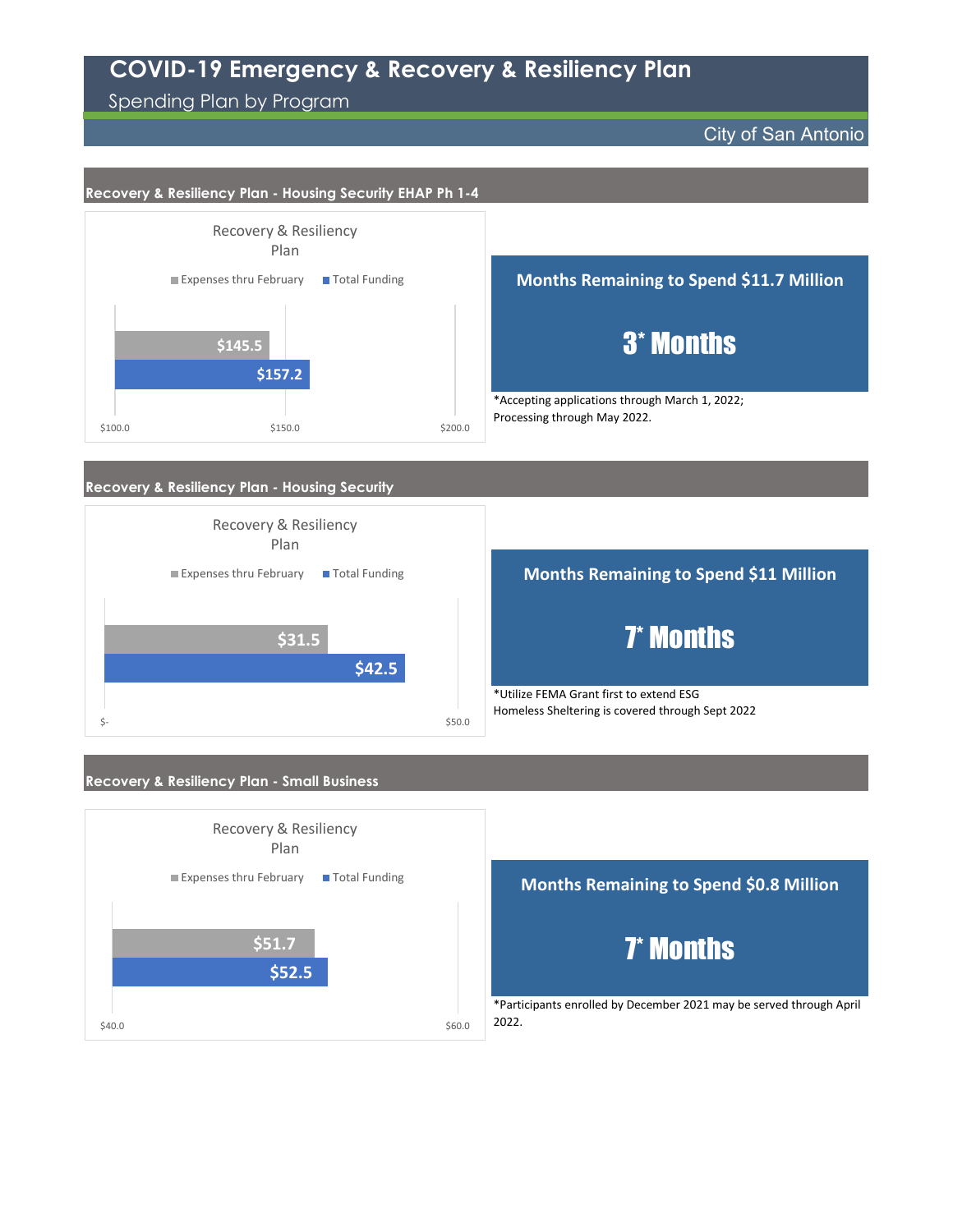Spending Plan by Program

City of San Antonio

#### **Recovery & Resiliency Plan - Digital Inclusion**





#### **Other CARES Programs**



\* Varies by grant: Airport thru Sept 2023 **Months Remaining to Spend \$24.7 Million** 31\* Months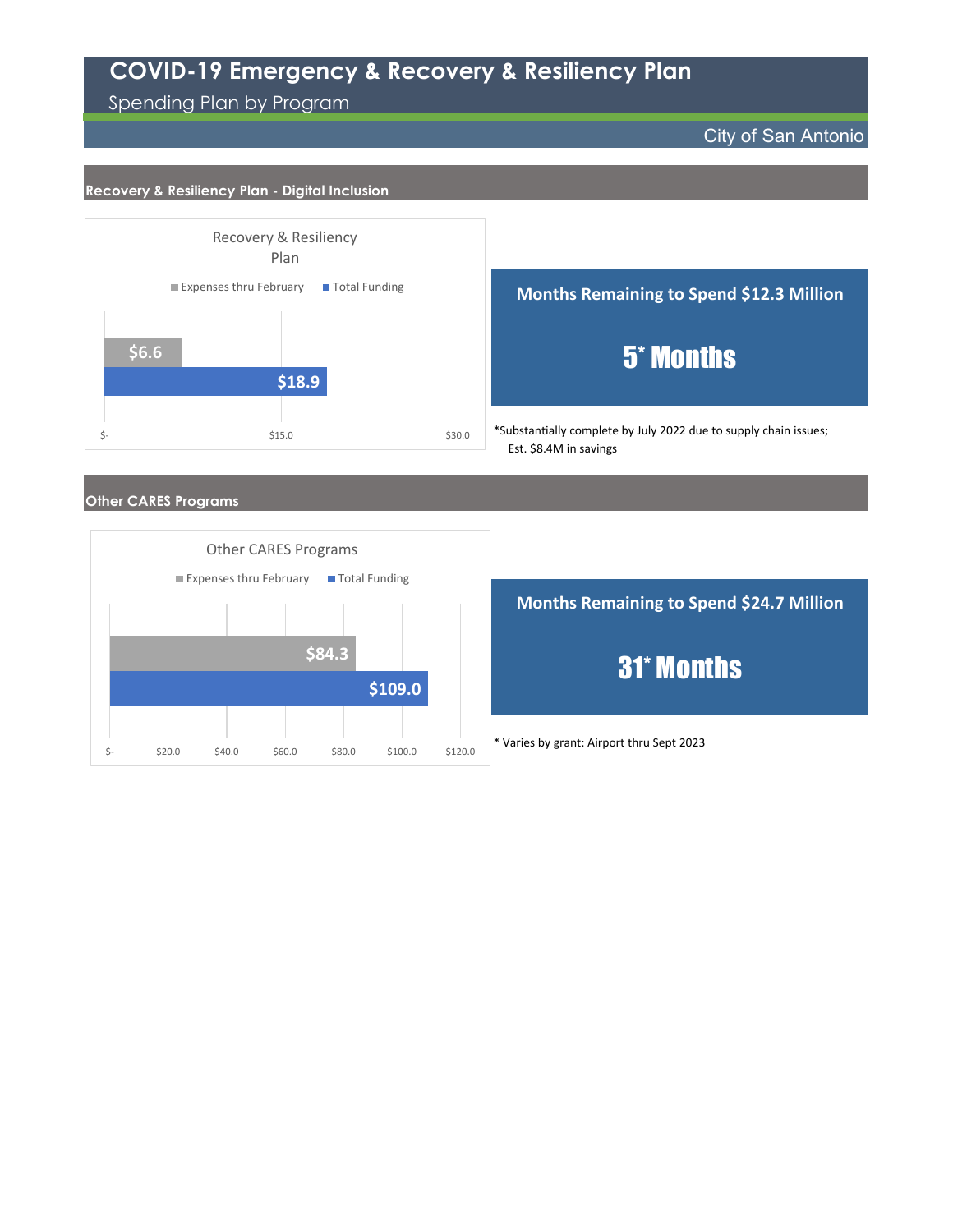Spending Plans by Funding Source

City of San Antonio

## **Coronavirus Relief Fund -\$ in Millions**



**General Fund**



#### **Months Remaining to Spend \$51.8 Million**

# 17\* Months

Notes:

1) Health Implementation Plan (HIP) thru FY22 - Anticipate \$16.7M in savings that will be reallocated to SA Forward.

2)Work Force Development budget planned thru FY21 - participants enrolled by December 2021 may be served through July 2023.

3)Digital Inclusion expenses projected through July 2022 - Anticipated \$8.4M in savings.

#### **Other Federal Grants**



**Months Remaining to Spend \$67.3 Million**

31\* Months